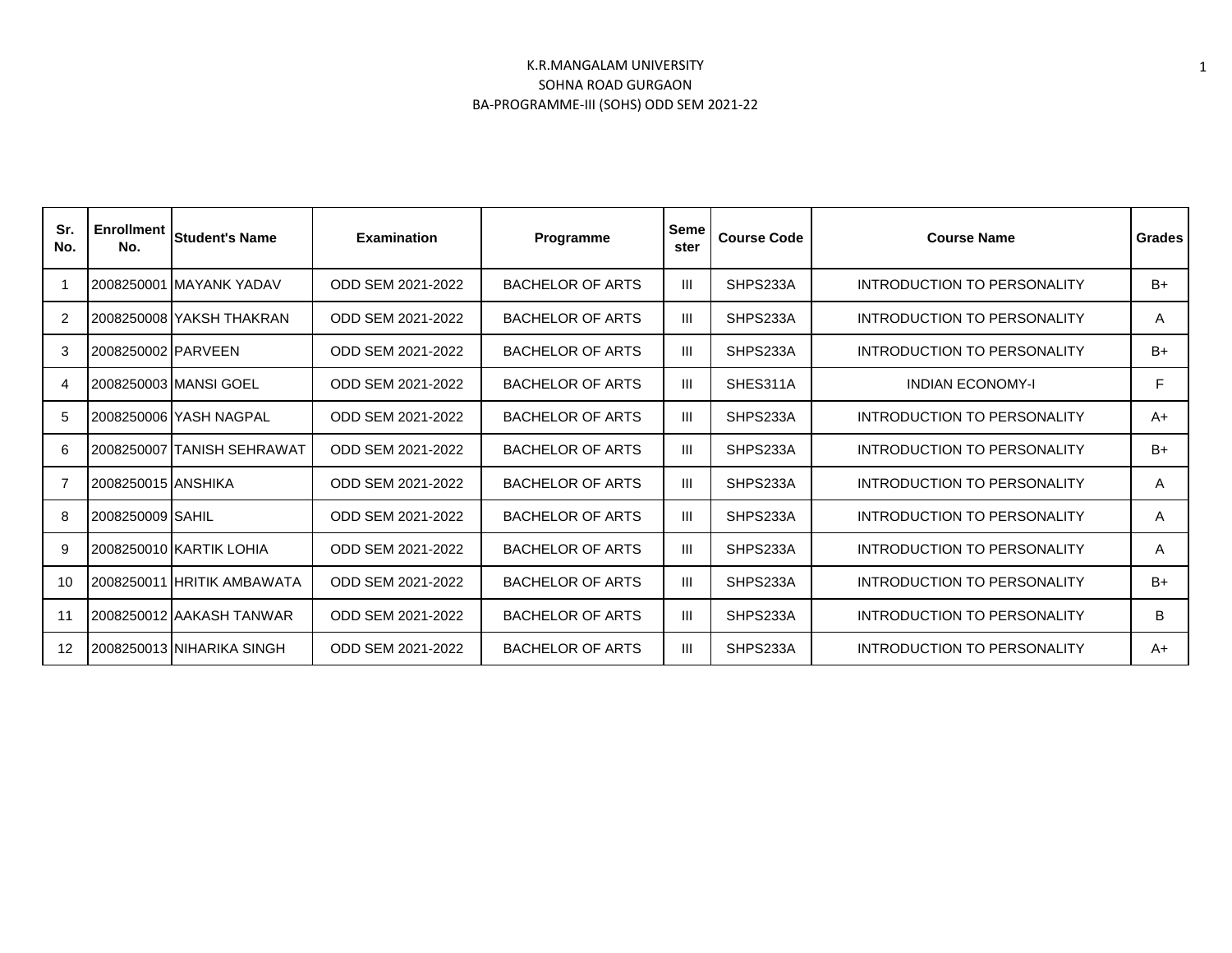| <b>Course Code</b> | <b>Course Name</b>                        | Grades   |
|--------------------|-------------------------------------------|----------|
| SHPS123A           | INTRODUCTION TO PERSONALITY PRACTICUM/LAB | $A+$     |
| SHPS123A           | INTRODUCTION TO PERSONALITY PRACTICUM/LAB | A        |
| SHPS123A           | INTRODUCTION TO PERSONALITY PRACTICUM/LAB | F        |
| SHHS231A           | HISTORY OF ART PART I                     | C        |
| SHPS123A           | INTRODUCTION TO PERSONALITY PRACTICUM/LAB | $\Omega$ |
| SHPS123A           | INTRODUCTION TO PERSONALITY PRACTICUM/LAB | A        |
| SHPS123A           | INTRODUCTION TO PERSONALITY PRACTICUM/LAB | A+       |
| SHPS123A           | INTRODUCTION TO PERSONALITY PRACTICUM/LAB | A        |
| SHPS123A           | INTRODUCTION TO PERSONALITY PRACTICUM/LAB | A        |
| SHPS123A           | INTRODUCTION TO PERSONALITY PRACTICUM/LAB | A        |
| SHPS123A           | INTRODUCTION TO PERSONALITY PRACTICUM/LAB | A+       |
| SHPS123A           | INTRODUCTION TO PERSONALITY PRACTICUM/LAB | A+       |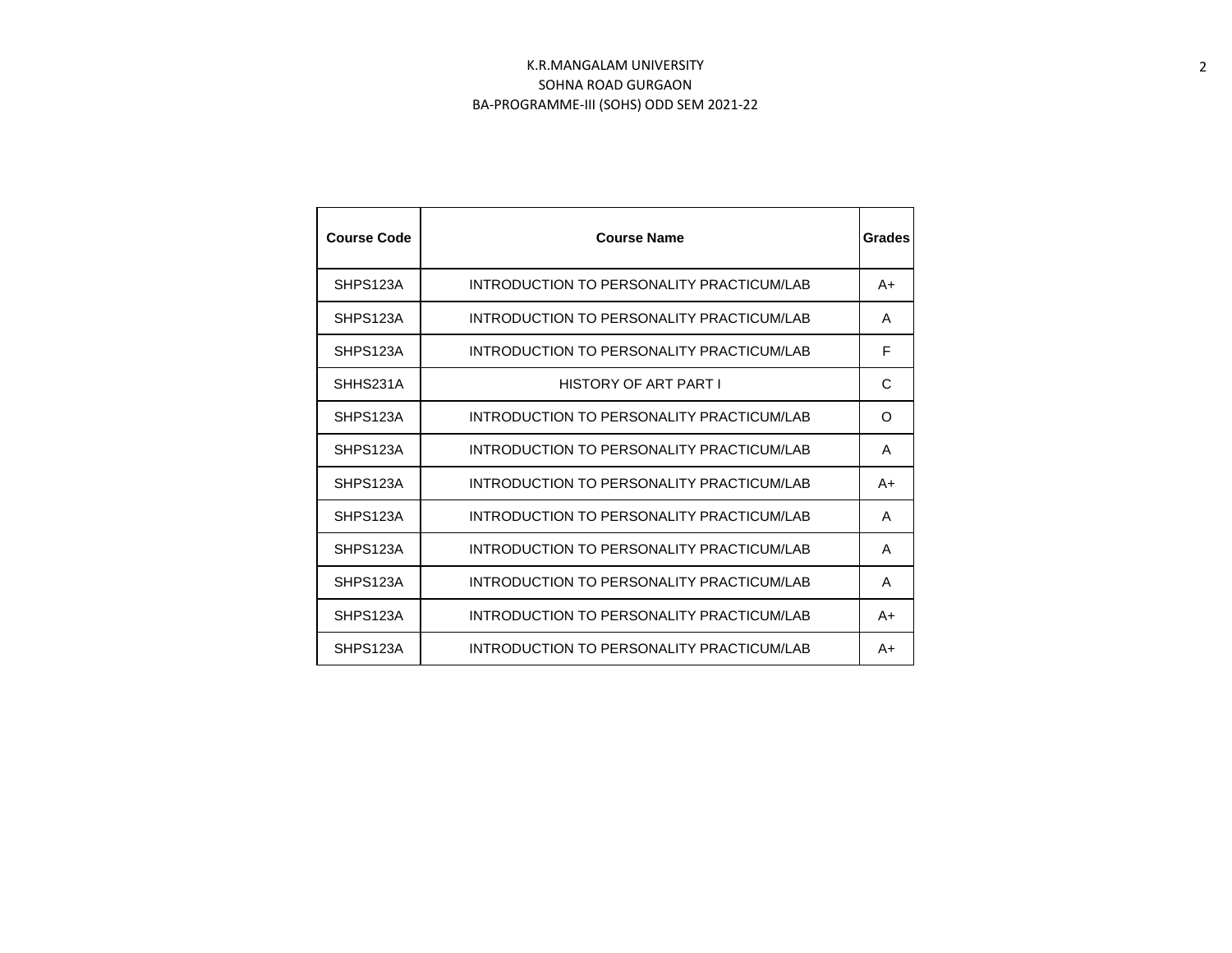| Course<br>Code | <b>Course Name</b>                               | Grades |
|----------------|--------------------------------------------------|--------|
| SHHS231A       | <b>HISTORY OF ART PART I</b>                     | C      |
| SHHS231A       | <b>HISTORY OF ART PART I</b>                     | C      |
| SHHS231A       | HISTORY OF ART PART I                            | P      |
| SHEL217A       | PERSONALITY DEVELOPMENT AND COMMUNICATION SKILLS | P      |
| SHHS231A       | <b>HISTORY OF ART PART I</b>                     | A      |
| SHHS231A       | HISTORY OF ART PART I                            | A      |
| SHHS231A       | <b>HISTORY OF ART PART I</b>                     | A+     |
| SHHS231A       | HISTORY OF ART PART I                            | A+     |
| SHHS231A       | HISTORY OF ART PART I                            | C      |
| SHHS231A       | <b>HISTORY OF ART PART I</b>                     | B      |
| SHHS231A       | <b>HISTORY OF ART PART I</b>                     | B      |
| SHHS231A       | HISTORY OF ART PART I                            | A      |